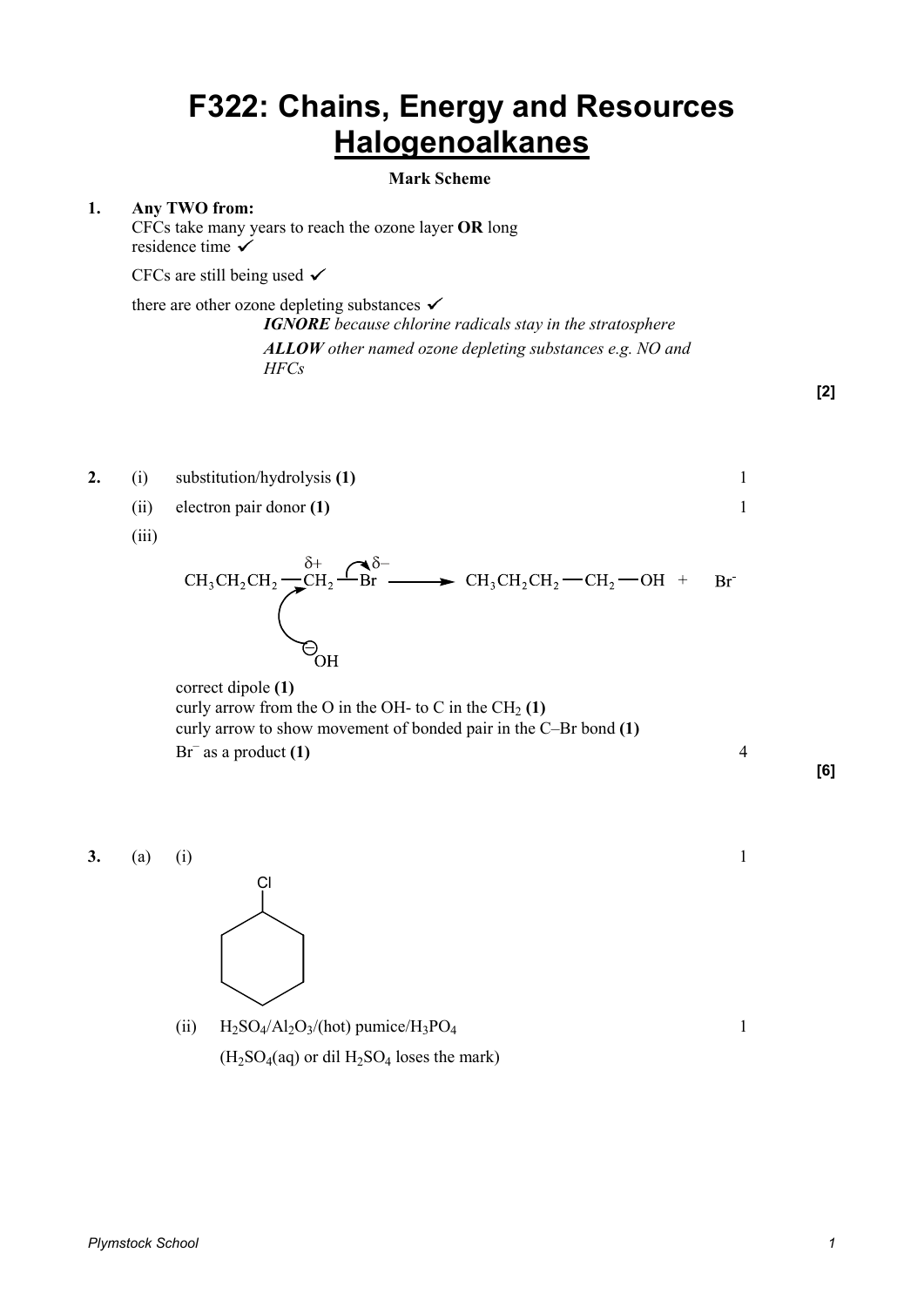



Cl

**[6]**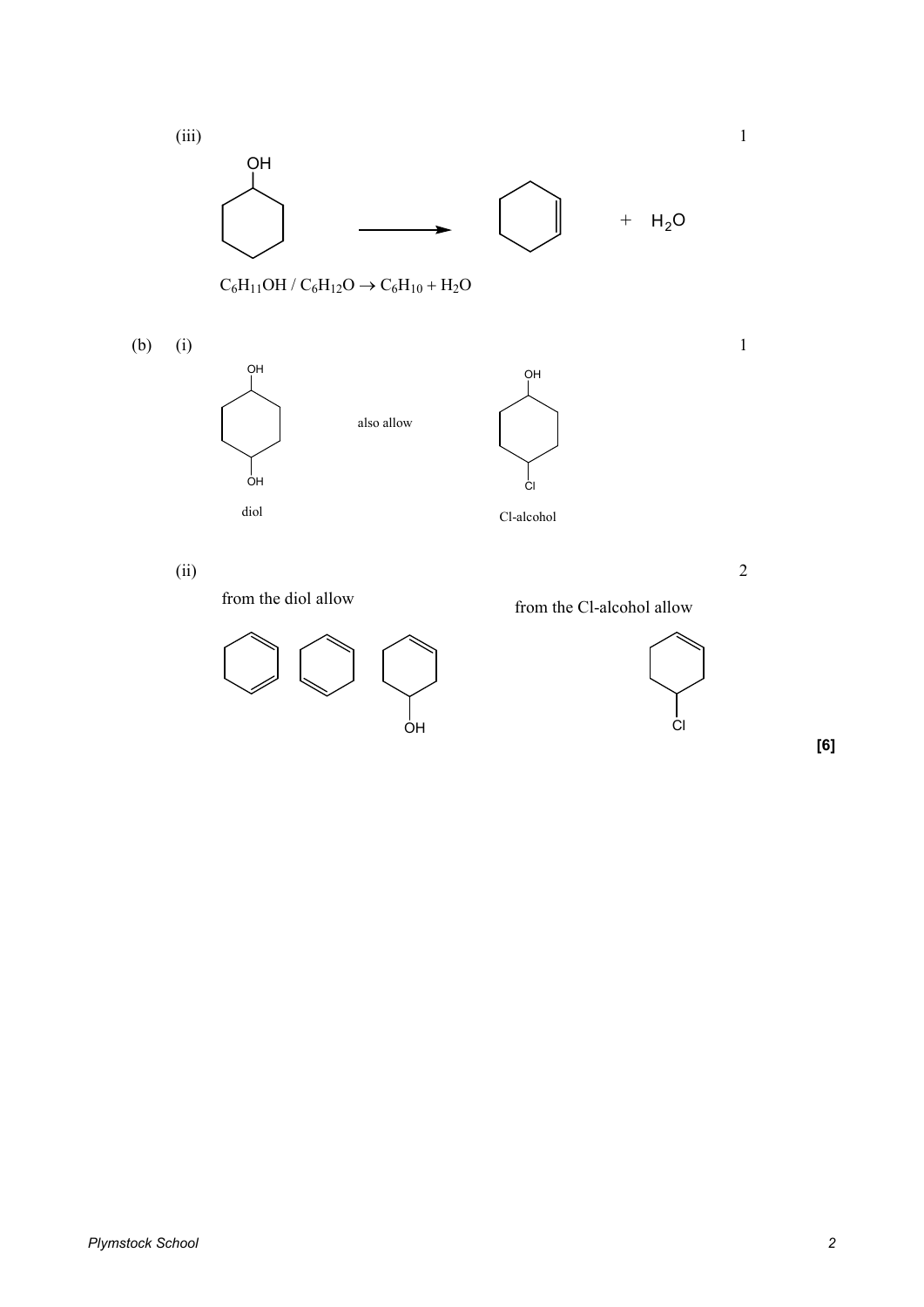**4.** (i) 1



*require an attempt at a 3D structure and bond angles must clearly not be 90*°*. require at least one 'wedge' bond or one 'dotted' bond* 

| (ii)    | $108 - 111^{\circ}$                                                                            |  |
|---------|------------------------------------------------------------------------------------------------|--|
| (iii)   | volatile/low boiling/gas/non-toxic/non-flammable/unreactive/liquefied under<br>pressure/inert  |  |
| (iv)    | homolytic = bonded pair split $\frac{equally}{each}$ retains 1 electron                        |  |
|         | $fission = bond breaking$                                                                      |  |
| (v)     | C-Cl (no mark) because it is the weaker bond                                                   |  |
| $(v_1)$ | $Cl\bullet$                                                                                    |  |
|         | $\bullet$ CF <sub>3</sub> (allow CF <sub>3</sub> $\bullet$ )<br>(lack of 'dots' penalise once) |  |

| 5. | (a) | $\rm(i)$                                                     | reaction 1                                                                                           |   |
|----|-----|--------------------------------------------------------------|------------------------------------------------------------------------------------------------------|---|
|    |     | (ii)                                                         | reaction 4                                                                                           | 1 |
|    |     | (iii)                                                        | reaction 3                                                                                           |   |
|    | (b) | (i)                                                          | lone pair/electron pair donor                                                                        |   |
|    |     | $H_3C^-$                                                     | δ+<br>-CH <sub>2</sub> -CI<br>$H_3C$ — $CH_2$ — $CH_2$ — $OH +$<br>$-$ CH <sub>2</sub> -<br>C1<br>OН |   |
|    |     |                                                              | Correct dipole                                                                                       |   |
|    |     |                                                              | Curly arrow from the O in the OH to C in the $CH2$                                                   |   |
|    |     | Curly arrow to show movement of bonded pair in the C-Cl bond |                                                                                                      |   |
|    |     |                                                              | Cl as a product                                                                                      |   |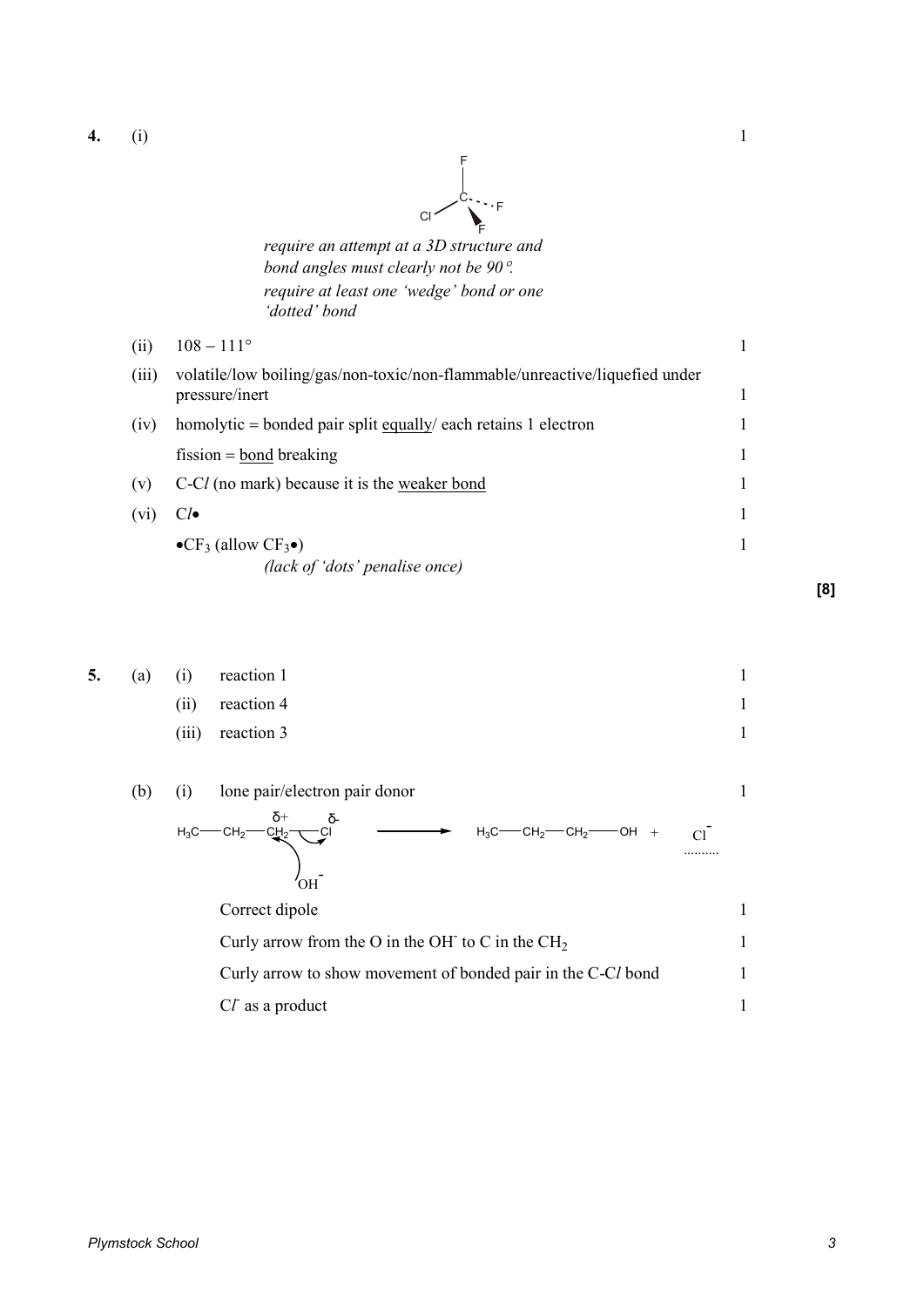- (c) (i) same molecular formula , different structure/arrangement of atoms. 2 (same formula, different structure.)
	- $(i)$  2



| (d) |       | addition, (not additional)                               |      |
|-----|-------|----------------------------------------------------------|------|
|     | (i)   | poly(propene)/ polypropene/ polypro-1-ene, polypropylene |      |
|     | (iii) |                                                          |      |
|     |       | $H$ CH <sub>3</sub> H CH <sub>3</sub><br>H<br>н          | [15] |

**6.** Essential marks:

| Order                | RI>RBr>RCl/owtte                                                                           |  |
|----------------------|--------------------------------------------------------------------------------------------|--|
| reason for the order | C-I bond weakest/length/C-Cl bond strongest and<br>mention/intermolc forces loses the mark |  |
| an equation          | $Ag+ + X-$ AgX (solid or ppt) or an equation for<br>hydrolysis/using OH- or $H_2O$         |  |
| $max = 3$            |                                                                                            |  |

Two possible methods of monitoring the reaction

| <b>Method 1</b>                          | <b>Method 2</b>                       |     |
|------------------------------------------|---------------------------------------|-----|
| AgNO <sub>3</sub>                        | AgNO <sub>3</sub>                     |     |
| Ethanol & Waterbath/<br>/hydroxide       | NaOH/OH <sup>-</sup>                  |     |
| temp $40 - 80$ °C<br>not heat/not bunsen | $\&$ neutralise with HNO <sub>3</sub> |     |
| relative rate of<br>precipitation        | relative amount of<br>precipitation   | [6] |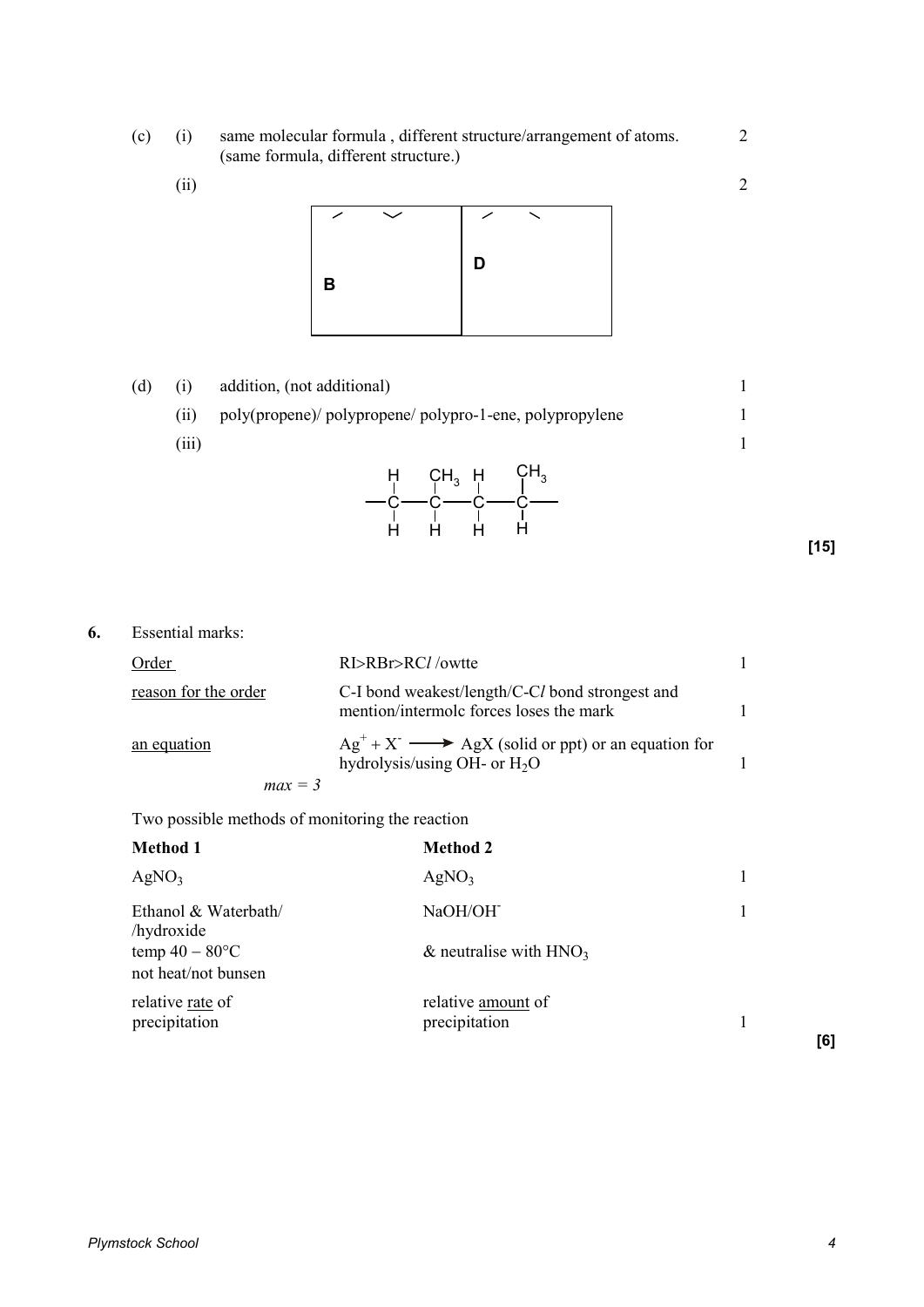## **7.** Properties:

| Non-toxic/harmless       |                                                                     |    |
|--------------------------|---------------------------------------------------------------------|----|
| non-flammable            |                                                                     | -1 |
| any two from:            |                                                                     | 2  |
| (propellant in) aerosols | because it is volatile/ unreactive/ non-toxic/ easily<br>compressed |    |
| blowing polystyrene      | because it is unreactive                                            |    |
| dry cleaning             | because it is a good solvent for organic material                   |    |
| degreasing agent         | because it is a good solvent for organic material                   |    |
| fire extinguishers       | because it is non-flammable                                         |    |
| QWC                      |                                                                     |    |
|                          |                                                                     |    |

• reasonable spelling, punctuation and grammar throughout

**[4]**